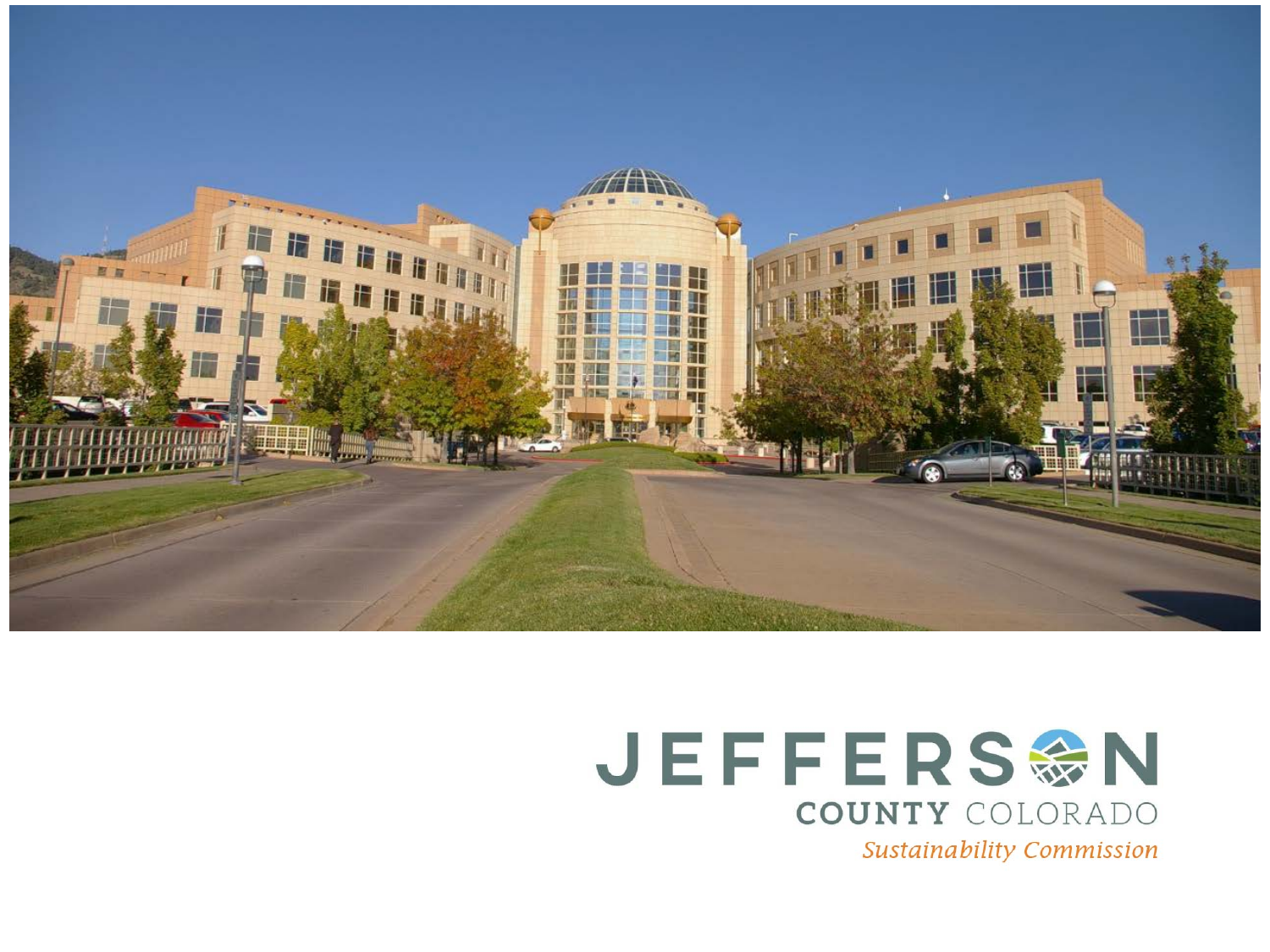## **Jefferson County Sustainability Commission Update**

### **Agenda:**

- **Sustainability Awards**
- Climate Change Action
	- Proposed Jefferson County Climate Resolution
	- Proposal to Develop a Jeffco Climate Action Plan

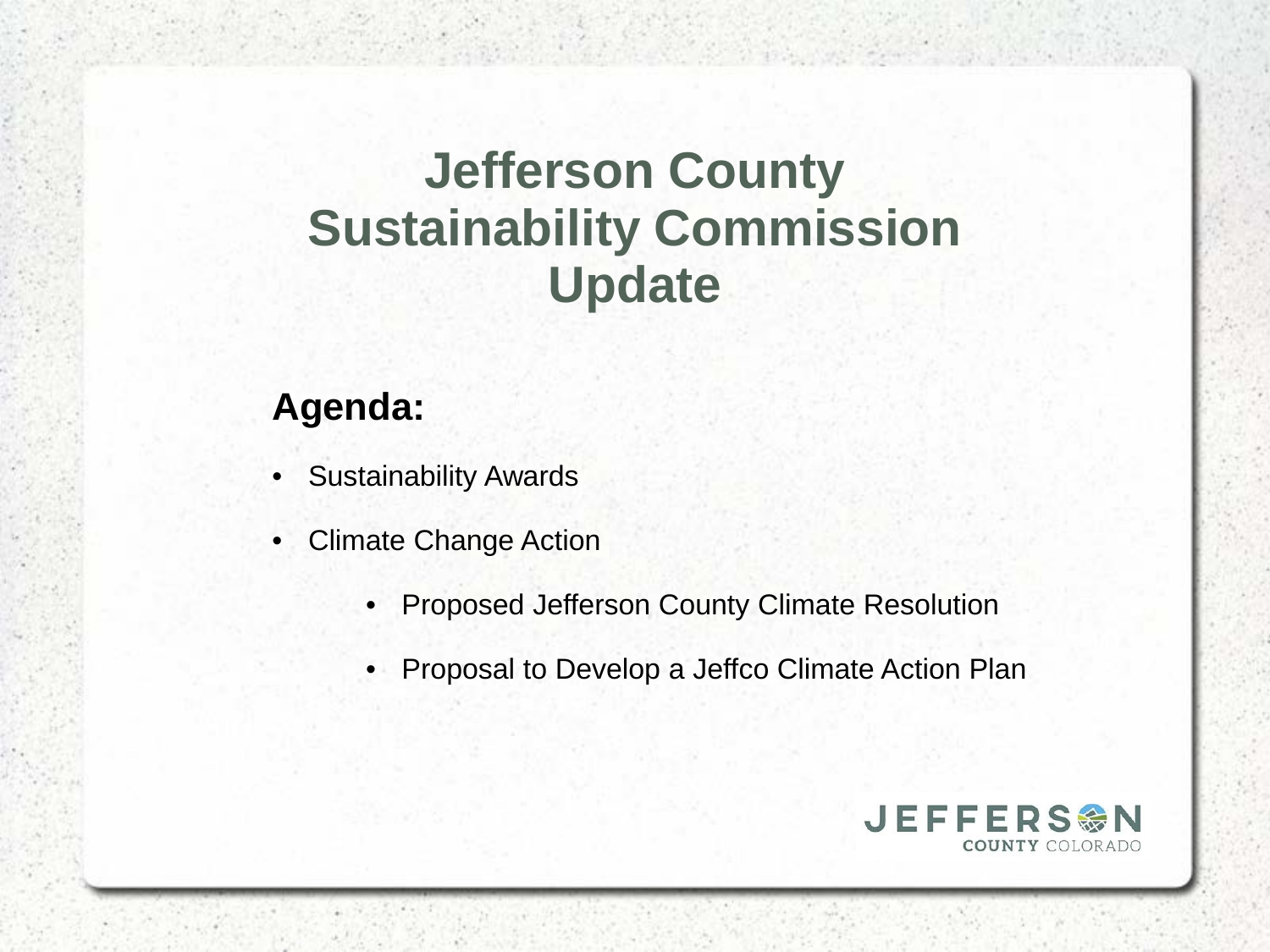## **Jefferson County Sustainability Commission**

#### **Background**

- Founded in June 2014 to create an informational clearinghouse and provide sustainability resources to residents, business owners, and government with a focus on unincorporated Jefferson County
- Commission members include a mix of sustainability industry professionals, community leaders and stakeholders
- 2014-2019 achievements include development of Energy Action Plan (including funding to support Sustainability Coordinator position), several awards recognition for County sustainability efforts, and various community focused events
- 2020: COVID response Energy Conservation Kits, Sustainability tips, Business energy efficiency

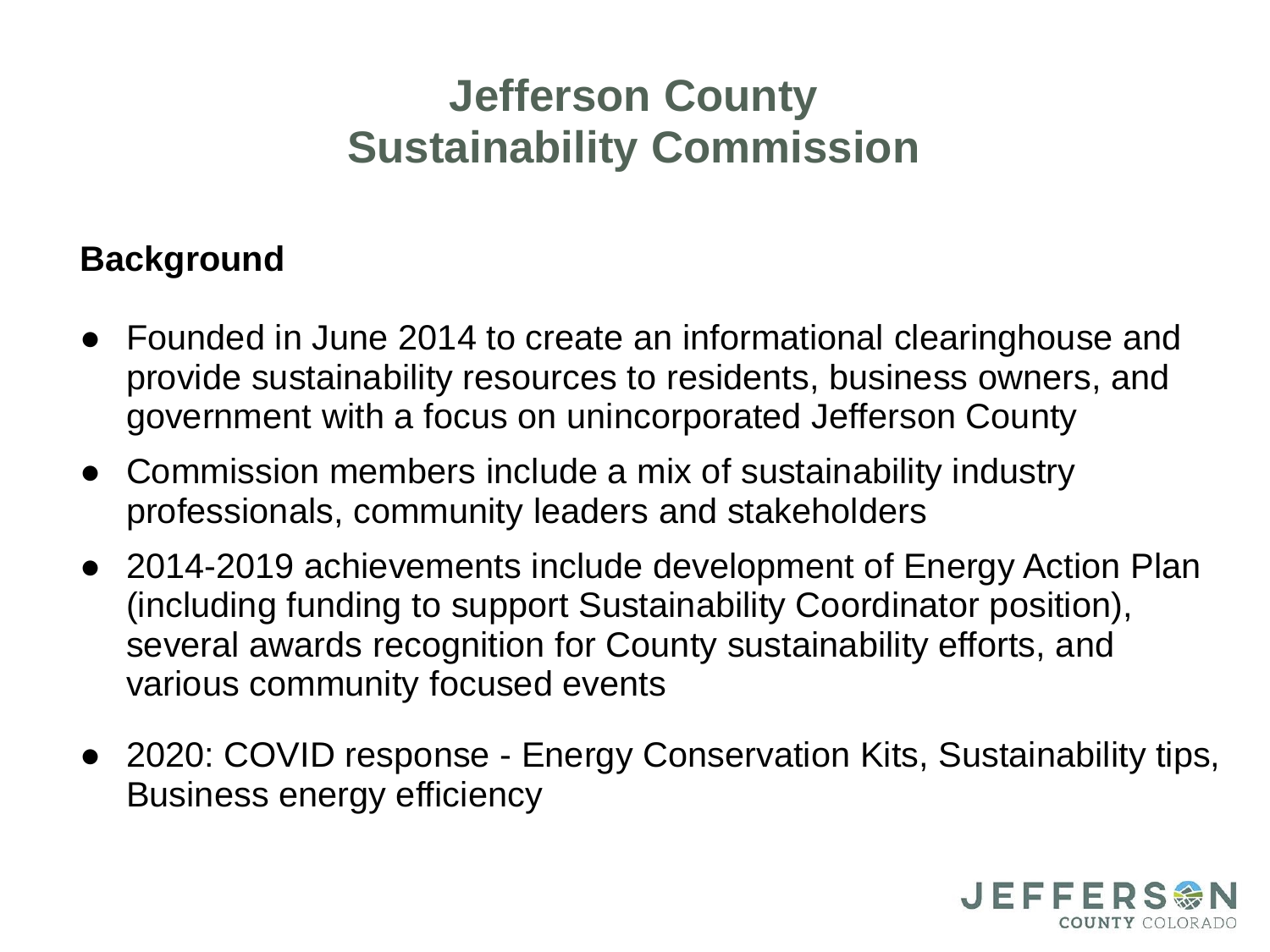## **Sustainability Awards**

- 2020 Inaugural Year
- Purpose: recognize local businesses for their achievements related to environmental stewardship, efficient use of resources, economic vitality, and innovation in alignment with Jefferson County's mission, vision, values, and goals.
- **Categories** 
	- Eco-employee Award (1)
	- Community Award (3)
- (Virtual) Recognition scheduled for September 1 Public Hearing
	- Award
	- Winners will be notified of Hearing
	- Following Hearing, arrangements will be made to deliver award

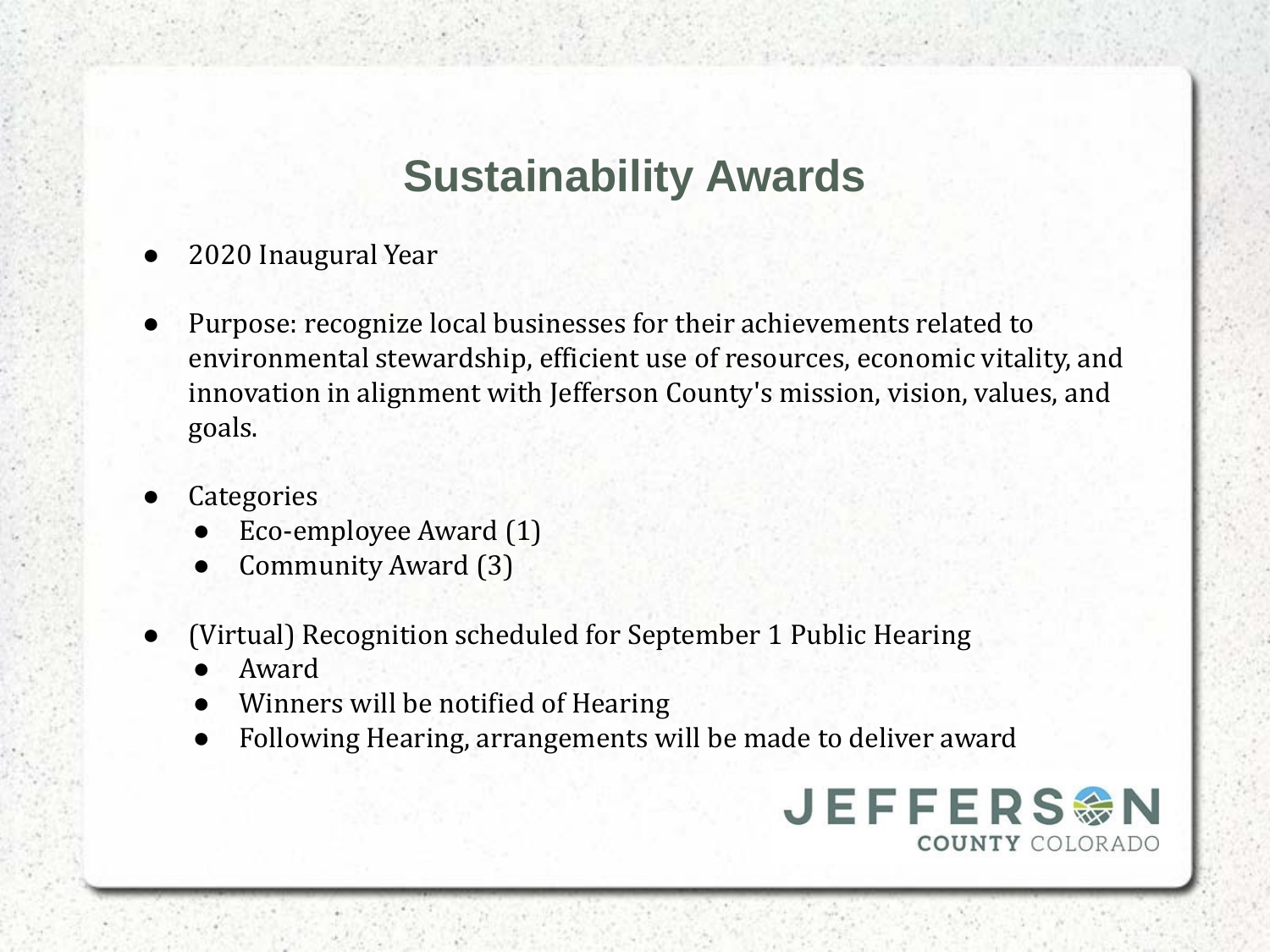## **2020 Initiative**

### **Develop Jefferson County's Climate Response**

#### **Request**

*The Jeffco Board of County Commissioner's (BCC) Sustainability Commission and the Jefferson County Public Health Department (JCPH), along with other Jeffco departments, respectfully request the BBC's support for the development of Jeffco's response for Climate Action.*

### **Implementation**

- Phase I Pass a Resolution declaring climate change a crisis in Jefferson County
- Phase II Develop Jefferson County's Climate Action Plan

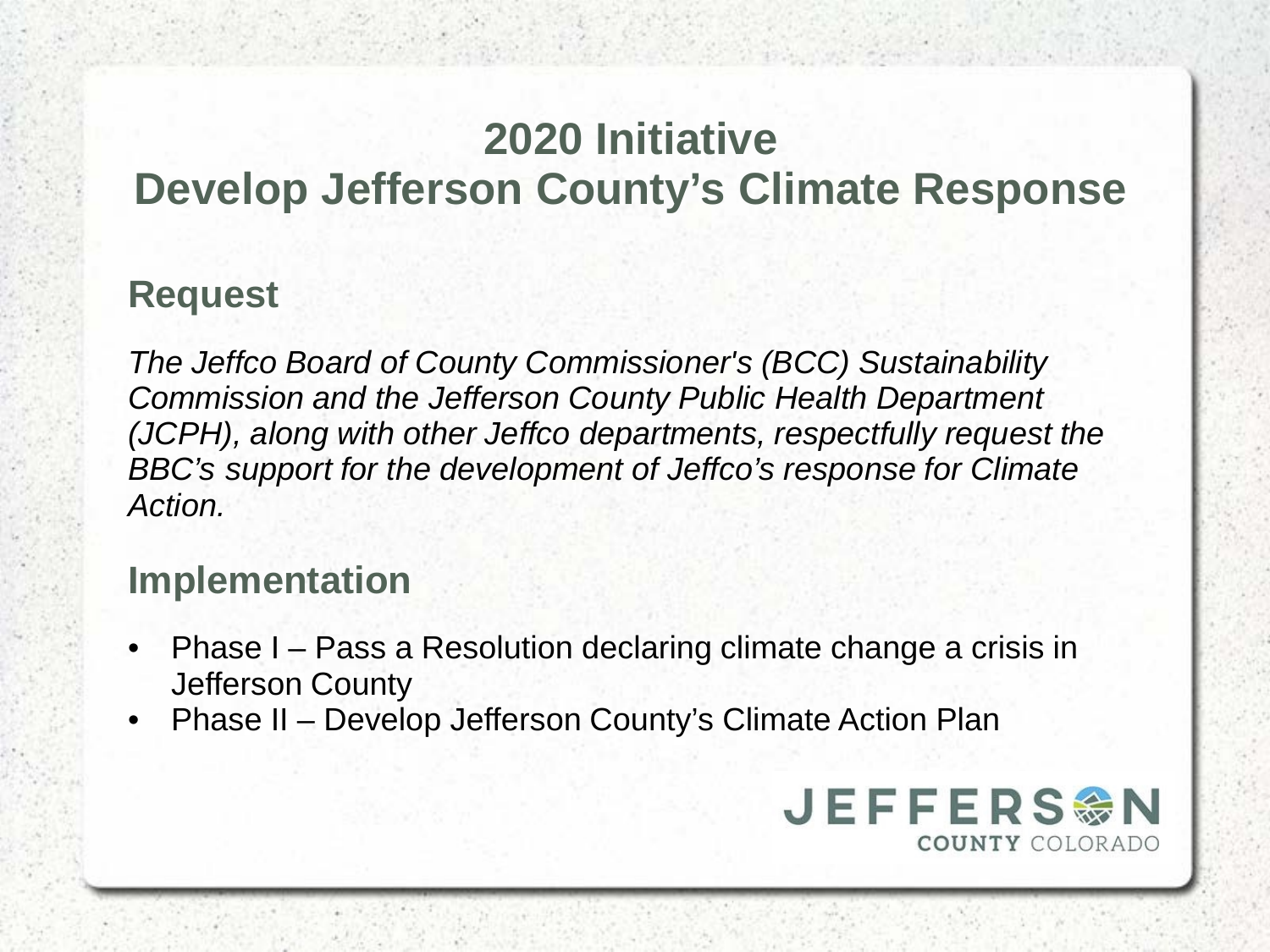## **BCC Workshop Climate Action**

#### **Workshop Summary (Dec 2019)**

- Presented regional and county specific climate related implications with JCPH
- BCC main requests:
	- Draft a resolution related to climate change for BCC review
	- Provide a summary of other local Climate Action Plans and their effectiveness

#### **Follow-up Briefing Packet documents were submitted to BCC:**

- Draft resolution of Jefferson County's commitment to addressing climate change.
- Document with 15 links to local Climate Change plans and 5 examples of quantitative improvements since implementation of their CAP.
- Draft estimated schedule and resources for development of the CAP.
- Communication to Health Directors regarding climate change from JCPH.

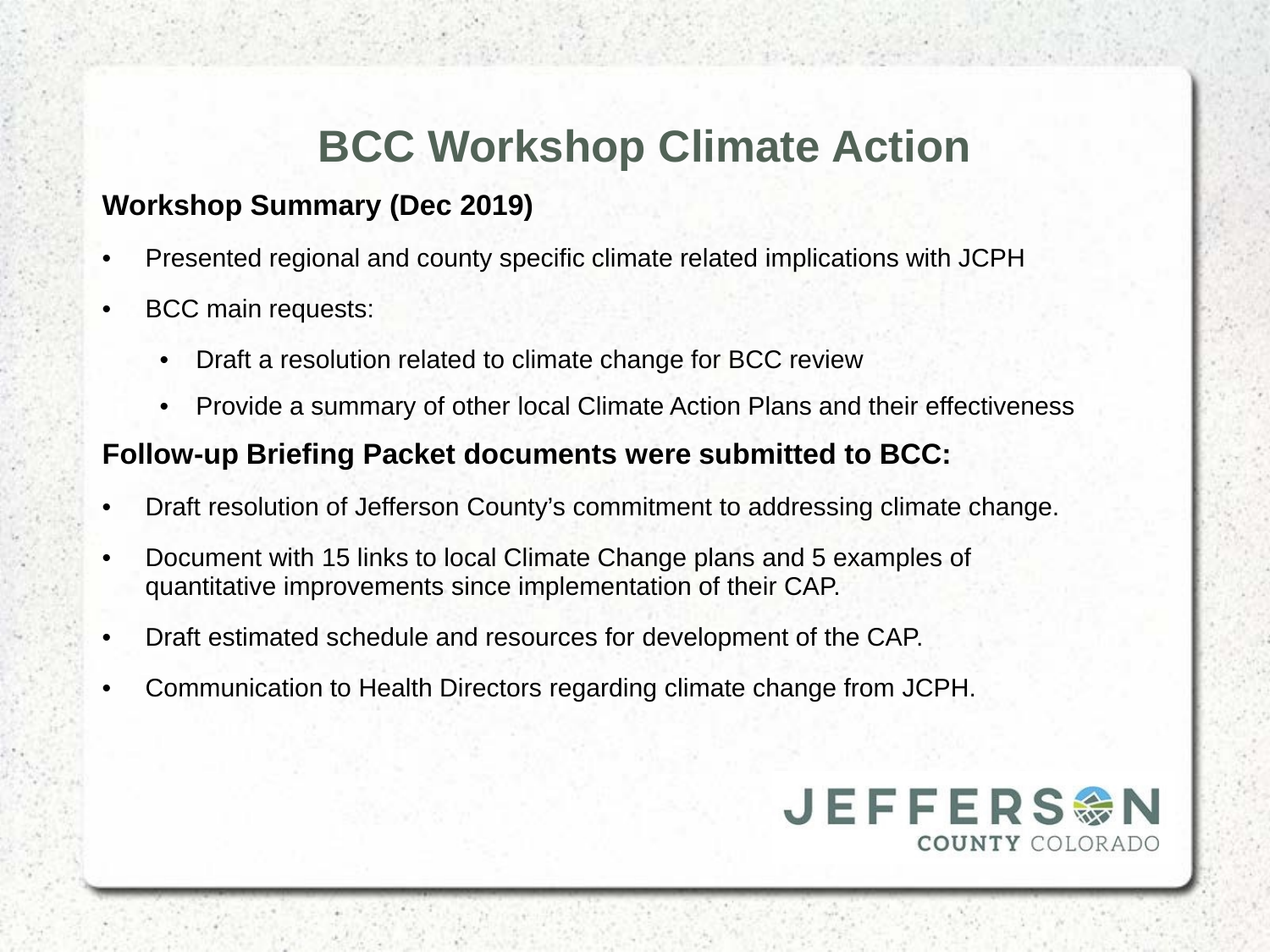## **Why Does Jefferson County Need a Resolution on Climate Change?**

- **Acknowledges the global climate crisis** *and the role local governments across the globe have towards mitigation and adaptation.*
- **Provides context for Jeffco** *divisions and departments to initiate a response to climate issues within the department's purview.*
- **Publicly joins governmental climate leaders** *in the region and state.*
- **Recognizes the climate crisis** *is a concern to Jeffco residents and businesses.*
- **Allows for greater cooperation and collaboration** *towards climate mitigation and adaptation initiatives along the Front Range and at the state level.*
- **Provides a climate compass** *within the county towards mitigation and adaptation goals.*

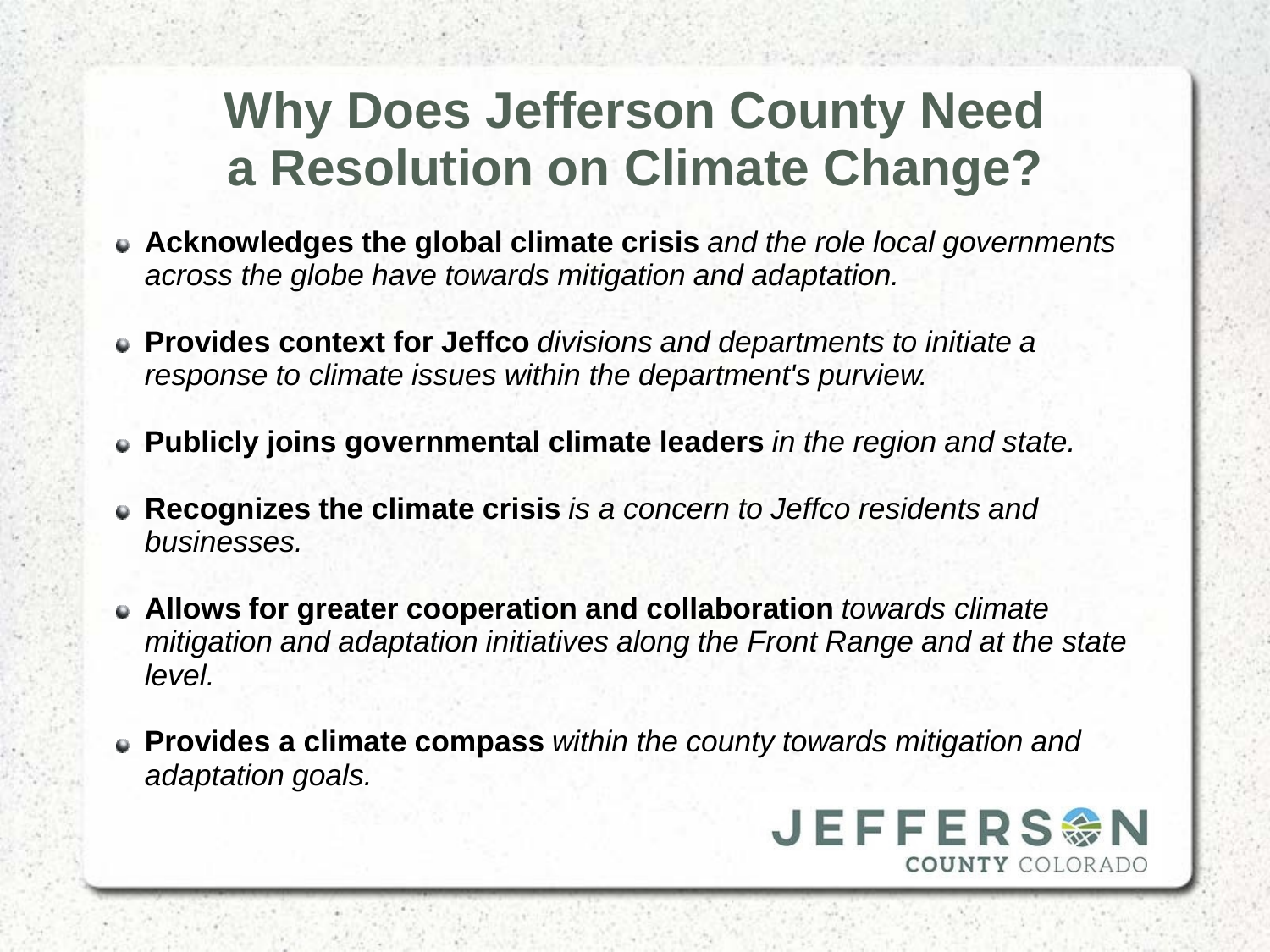## **Proposed Climate Change Resolution**

- **1) Declares climate emergency** as a risk to county residents, economy, and environment
- **2) Commits to actions** in alignment with climate change science
- **3) Develops climate goals** consistent with or exceeding State goals in a Climate Action Plan
- **4) Commits to including concerns of vulnerable communities** in the climate planning process
- **5) Establishes a baseline and targets** related to climate in conjunction with ICLEI resources

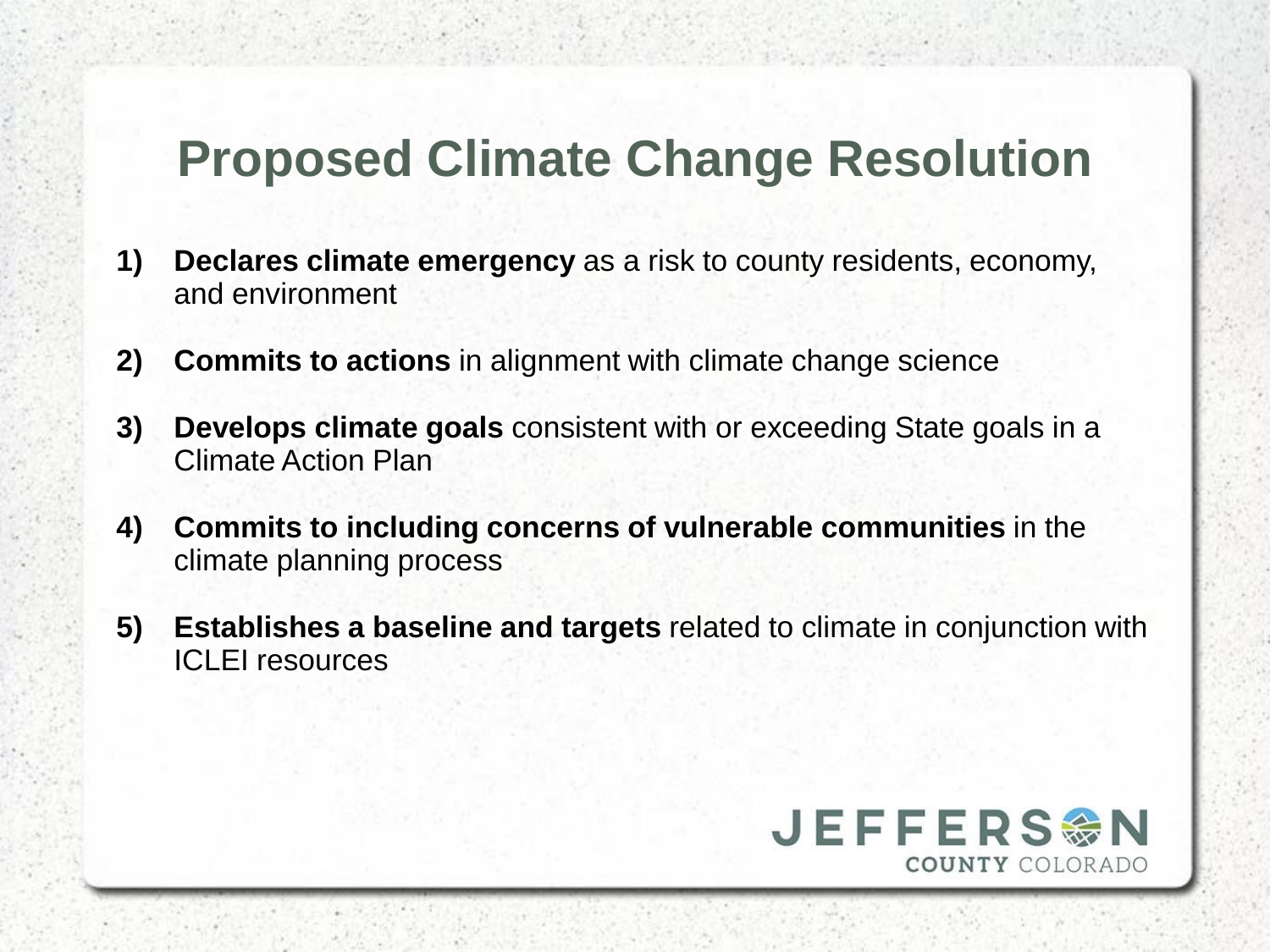## **Why does Jefferson County need a Climate Action Plan?**

- **Addresses county specific climate vulnerabilities** related to public health, environment, economy, recreation
- **Establishes a pathway** to implement climate change resolution statements
- **Creates accountability and specific goals and targets** to quantify impact and progress
- Consistent with Colorado and other local counties and cities

**Colorado House Bill 1261**; "Colorado's Climate Action Plan" Commits the state to a series of greenhouse gas emissions reductions:

- 50 percent cut by 2030
- 90 percent cut by 2050

*The bill was signed in May 2019 at the Jefferson County Community Solar Garden in Arvada*.

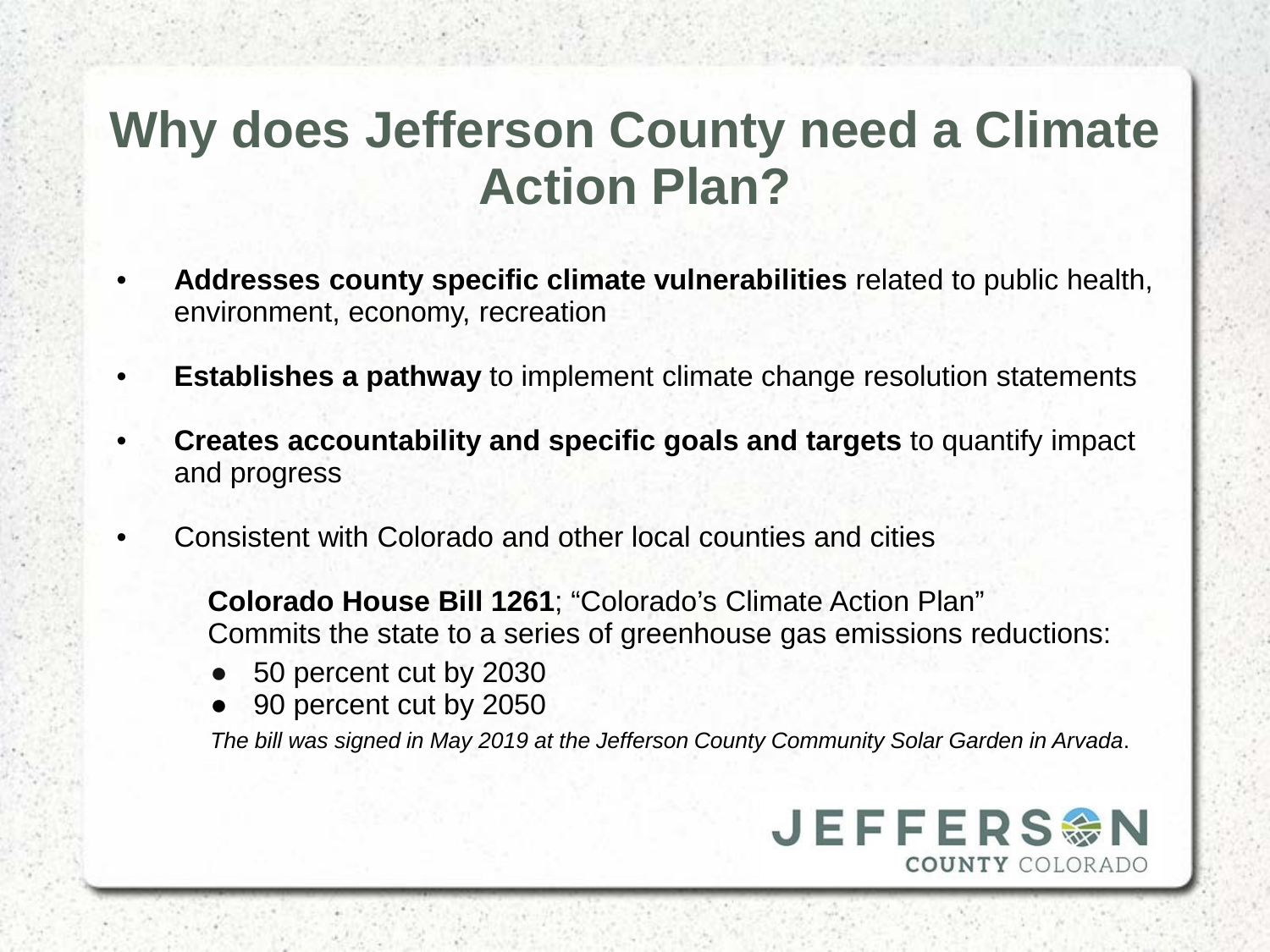## **Proposed Climate Action Planning Process**

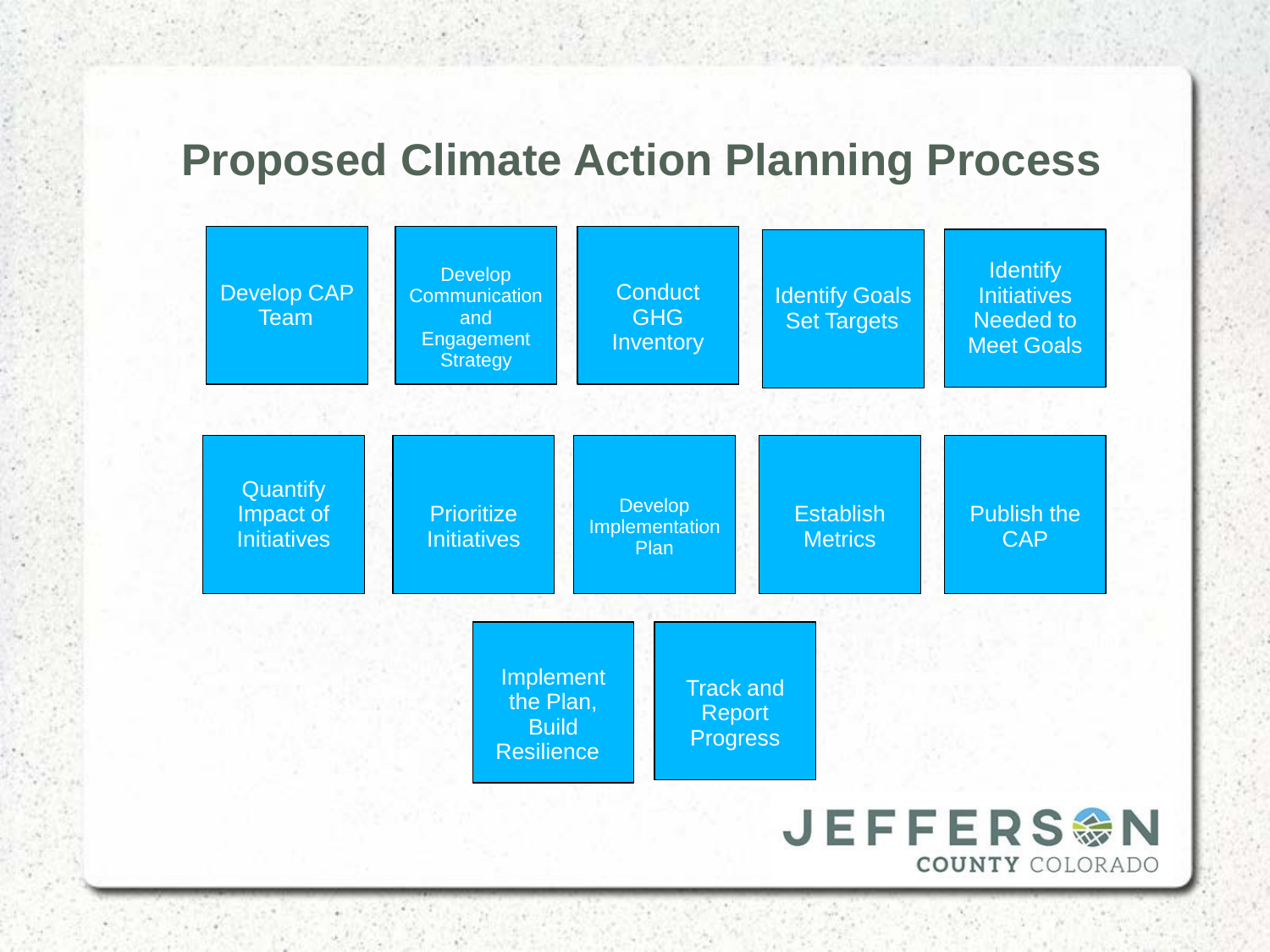### **Proposed Climate Action Plan Timeline**



- *Regular stakeholder workshops*
- *Continued community engagement*
- *Ongoing technical assistance* • *Funding may dictate the full scope of work*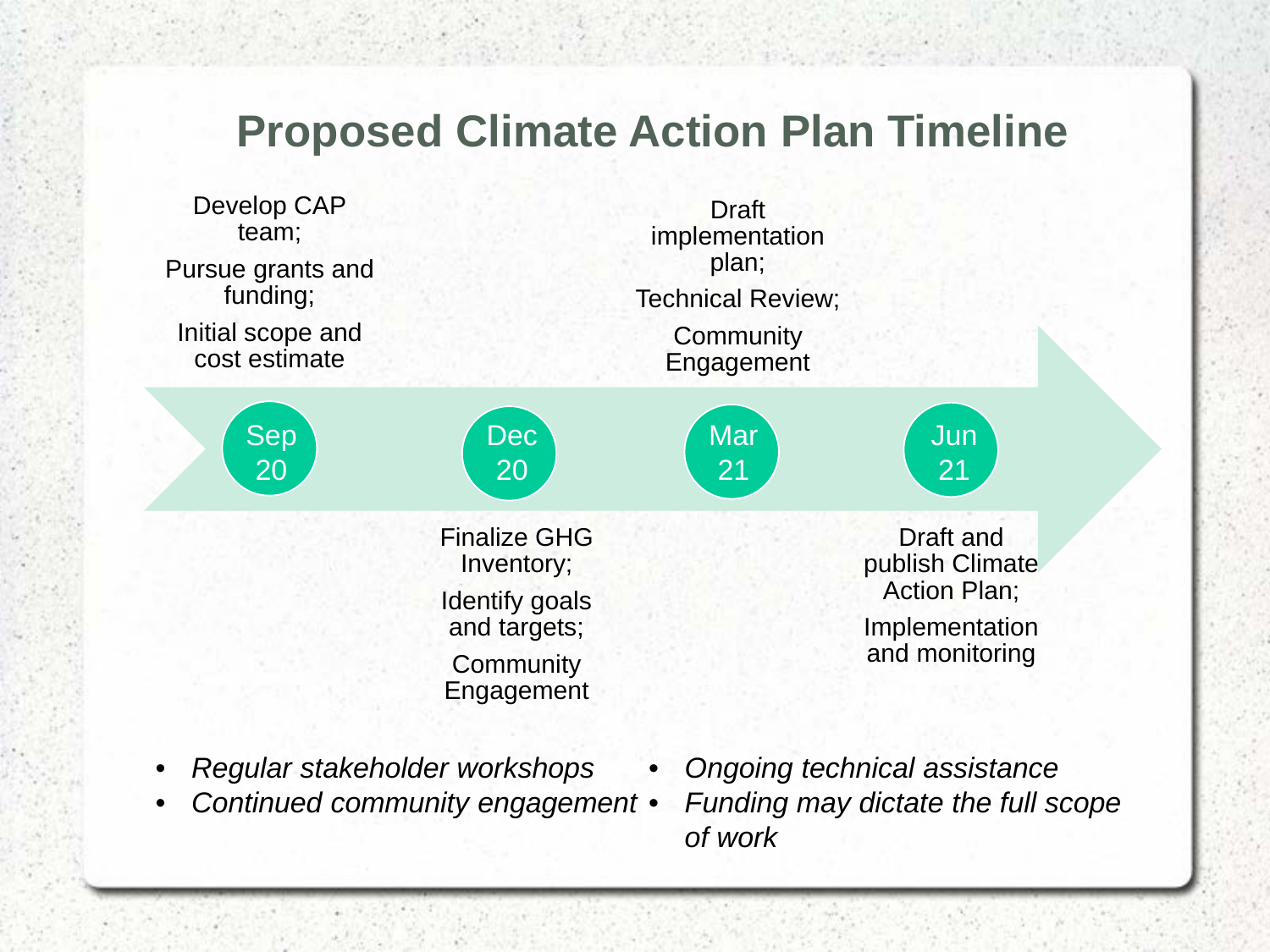## **Jefferson County Preliminary 2018 GHG Inventory**



*Values show in units of MMBtu C02e emissions Source: ICLEI – Local Governments for Sustainability USA*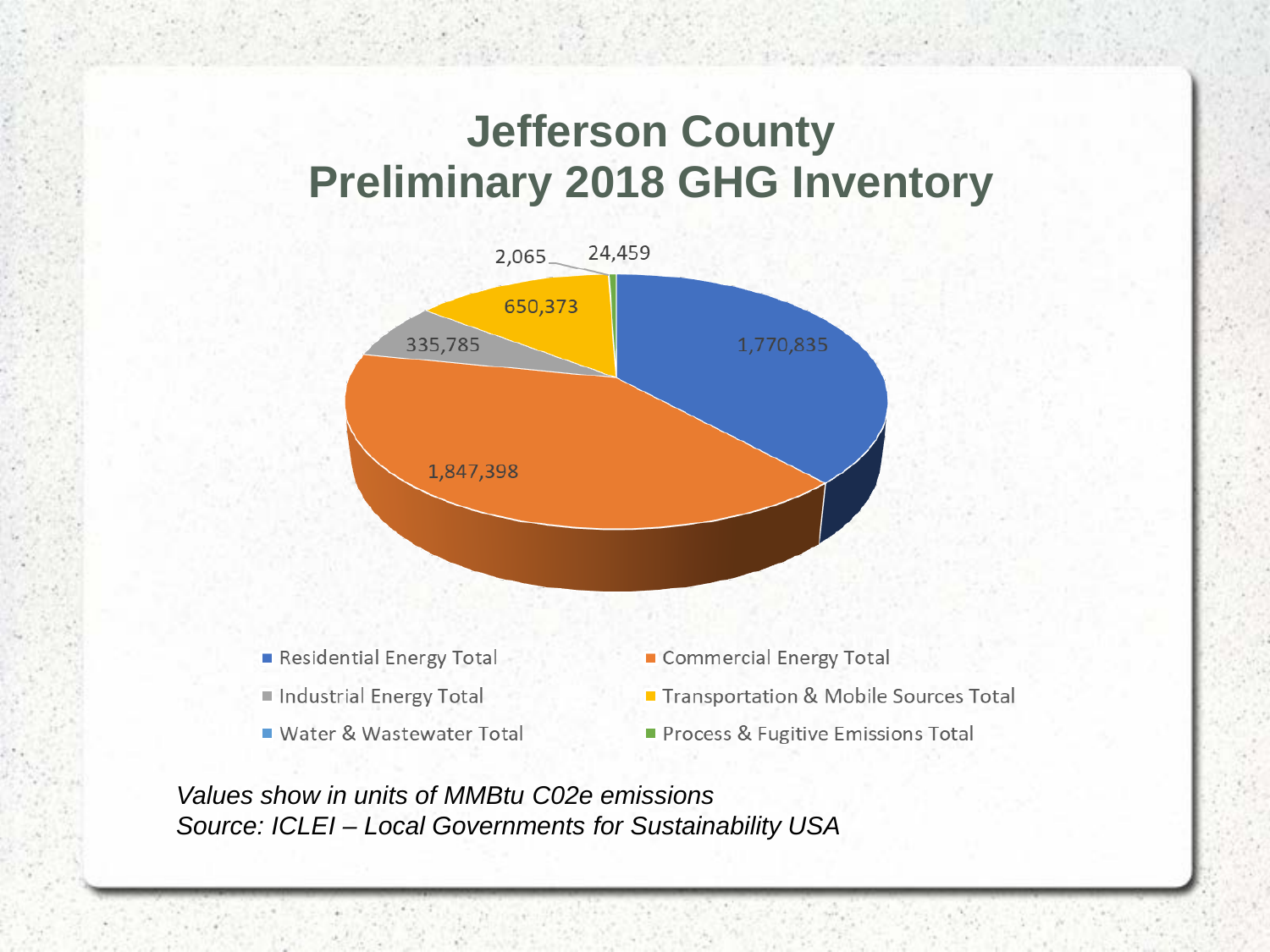## **Climate Action Plan Resources**

- Jefferson County Sustainability Commission Facilitator and Leader
- Jeffco Climate Action Team Members / Key Stakeholders (cities, towns, companies, NGOs) – Community Engagement
	- *County municipalities*
	- *Jeffco Public Schools*
	- *Largest employers*
	- *Energy services providers*
	- *Community members*
- ICLEI (Local Governments for Sustainability USA) Greenhouse Gas inventory, Technical Resource
- County staff in relevant departments, at discretion of directors/supervisors *(e.g. Sustainability Coordinator)*
- Non-profit technical assistance

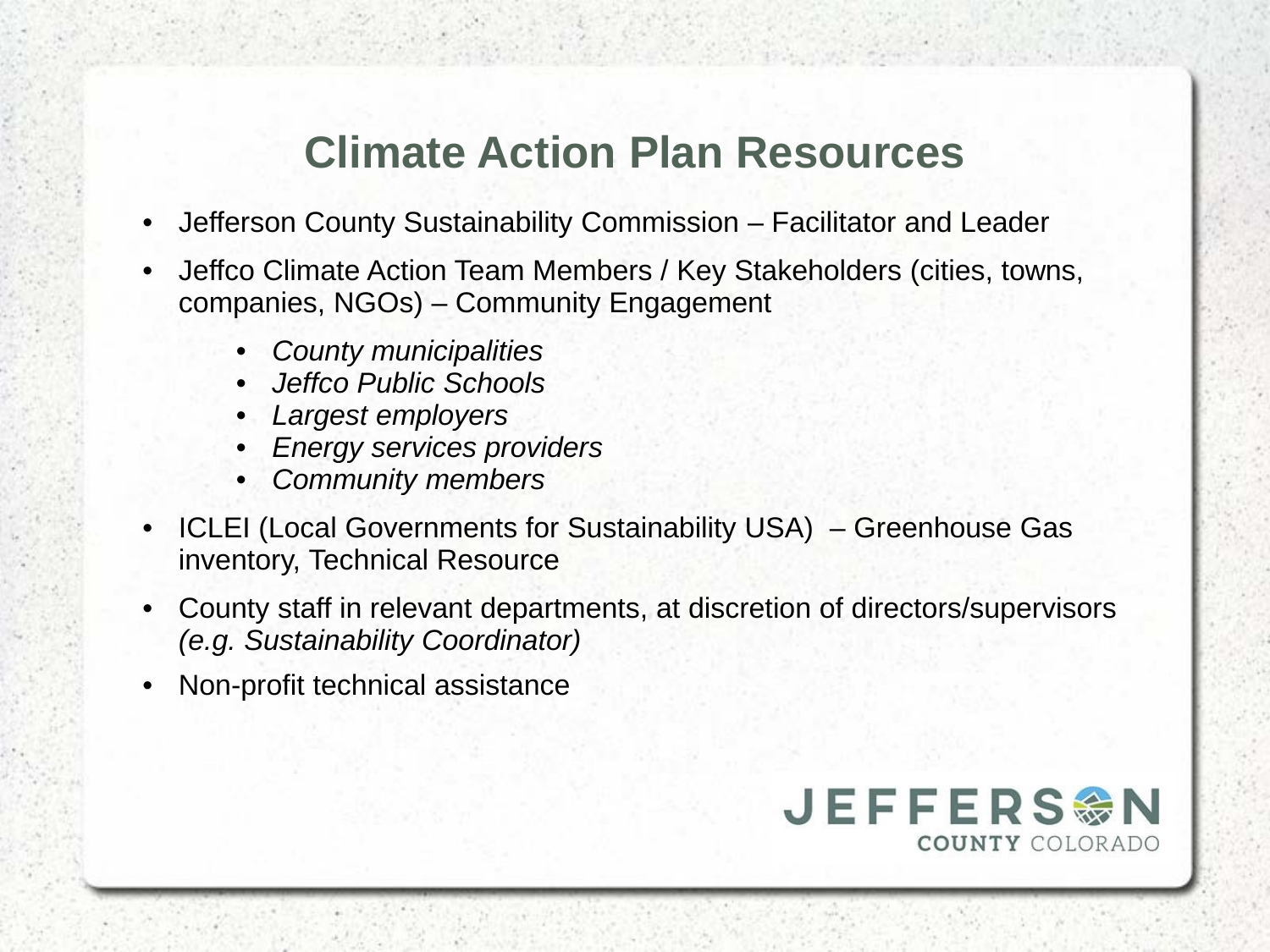## **Climate Action Plan Funding**

- \$60,000-\$75,000 estimate for full scale CAP
- Scope may be modified due to funding availability
- Potential Funding resources to be used for technical consultants, community engagement, and materials
	- *Key stakeholders*
	- *Local non-profits and foundations*
	- *DOE and Non-profit Technical Assistance Program*
	- *Climate centric philanthropic organizations*
	- *Private donations*
- Opportunity to extend Partners in Energy MOU with Xcel Energy for additional assistance related to energy efficiency

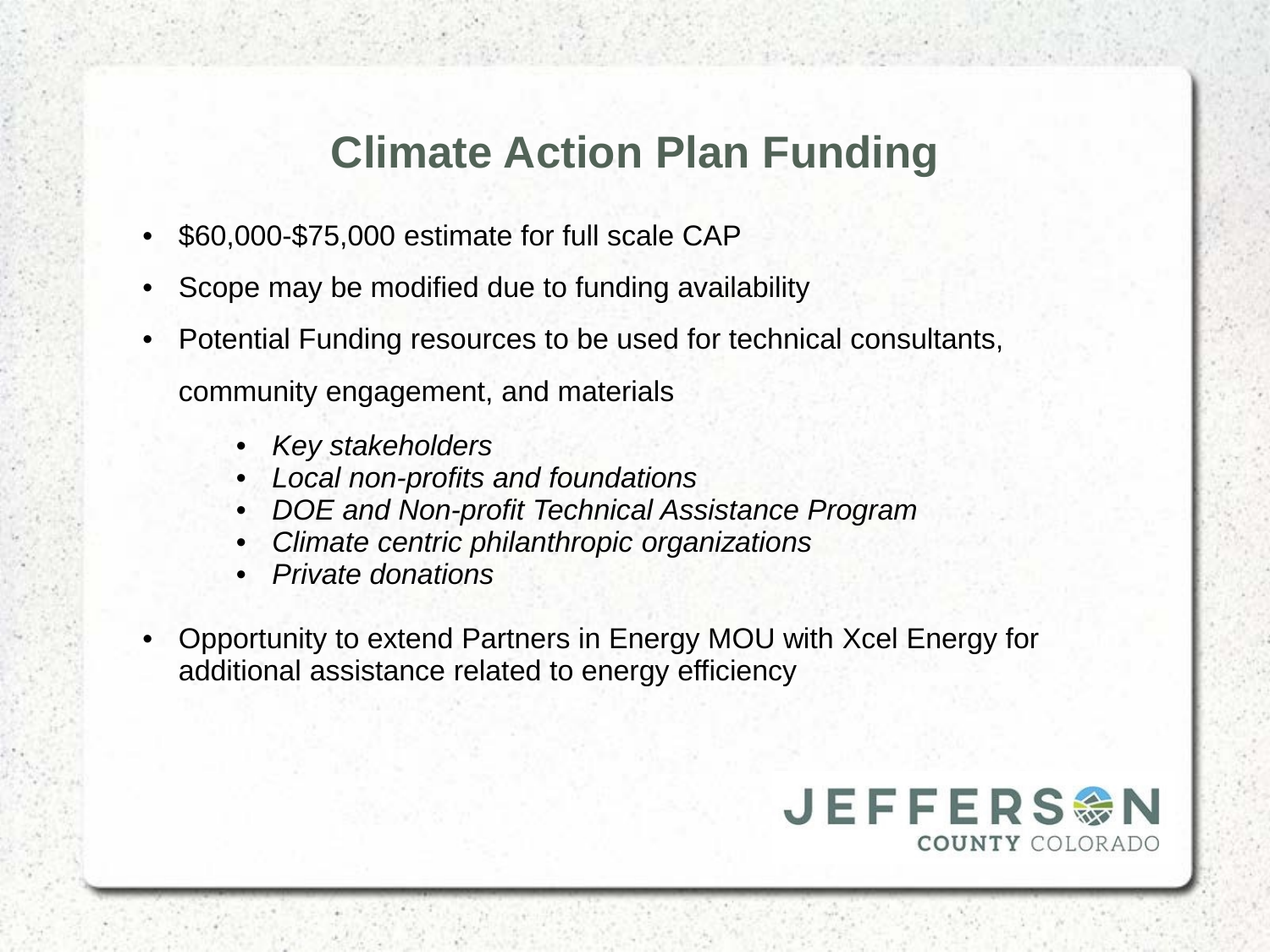## **CAP Team Example: Summit County**

**ACKLOWLEDGEMENT:** The development of the Summit Community Climate Action Plan would not have been possible without the support and input of the *Summit Climate Action Collaborative* as well as *expert group participants*. Many of the organizations represented in the Collaborative also helped fund the project.

#### **SUMMIT CLIMATE ACTION COLLABORATIVE MEMBERS**

Arapahoe Basin Breckenridge Grand Vacations Climate and Land Use Alliance Colorado Mountain College Copper Mountain Resort High Country Conservation Center Mountain Parks Electric Summit County Government Summit School District Town of Breckenridge Town of Blue River Town of Dillon Town of Frisco Town of Silverthorne Vail Resorts Xcel Energy

#### **EXPERT GROUP PARTICIPANTS**

BUILDING ENERGY FORESTS MOBILITY AND TRANSPORTATION PUBLIC ENGAGEMENT WASTE & RECYCLING WATER & SANITATION